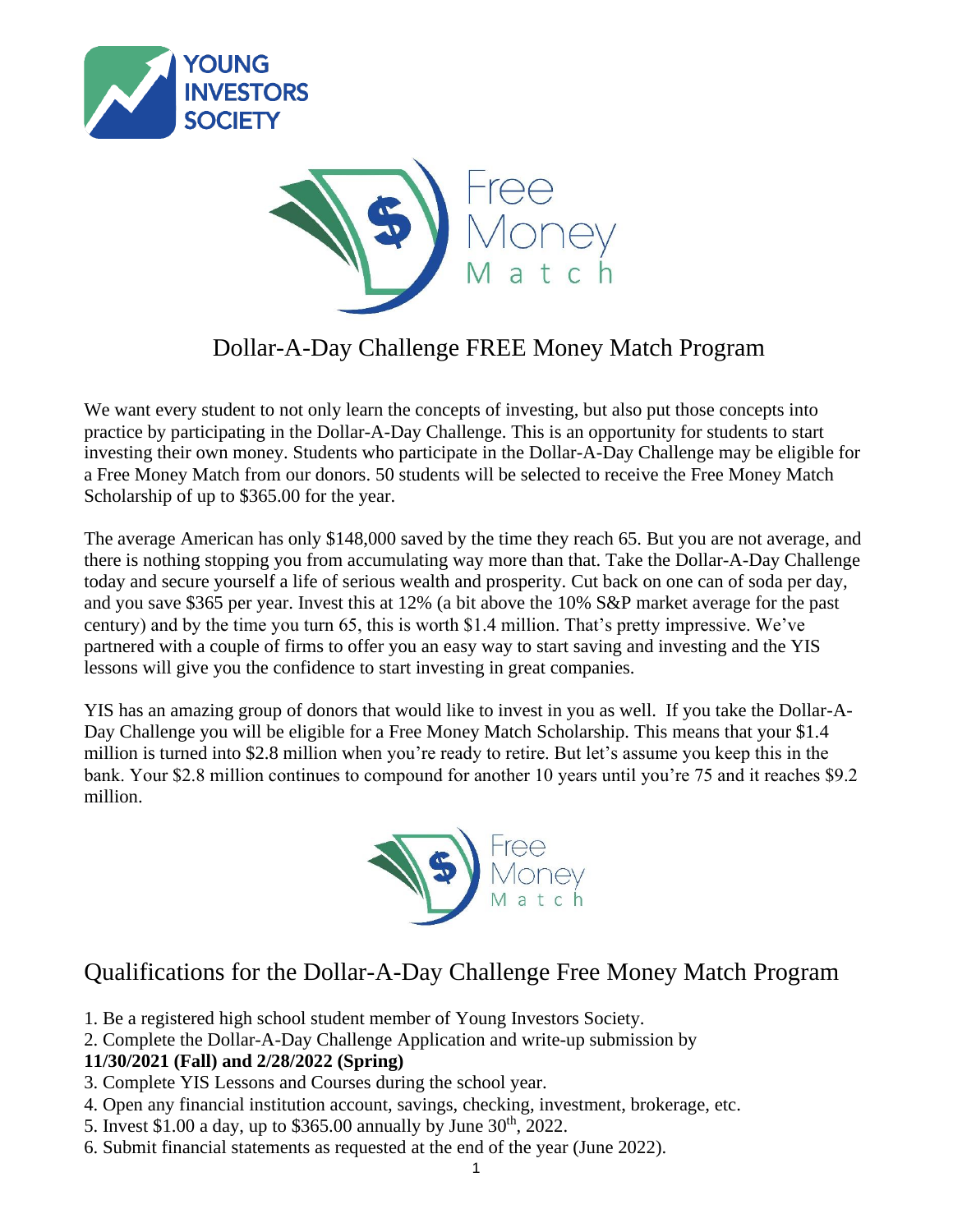



## Dollar-A-Day Challenge FREE Money Match Essay Instructions

Submit a brief write-up (1-page, 500 words MAX) using the following prompt:

### **"Imagine you inherited one million dollars from a distant relative with the condition that you had to spend it on something other than yourself. What would you do with the money?"**

### **All write-ups are DUE on 11/30/2021 (Fall Submission) and by 2/28/2022 (Spring Submission)**

Students will be selected to receive the Free Money Match Scholarship of up to \$365.00 for the Fall entries and up to \$182.50 for Spring entries.

You will be notified via email in December (Fall) and March (Spring) if you are selected.

**Please submit your application & write-up in WORD or PDF to DDessay@yis.org**

#### \***Include your Name, School Name, City, State/Territory & Email address on your submitted essay!**